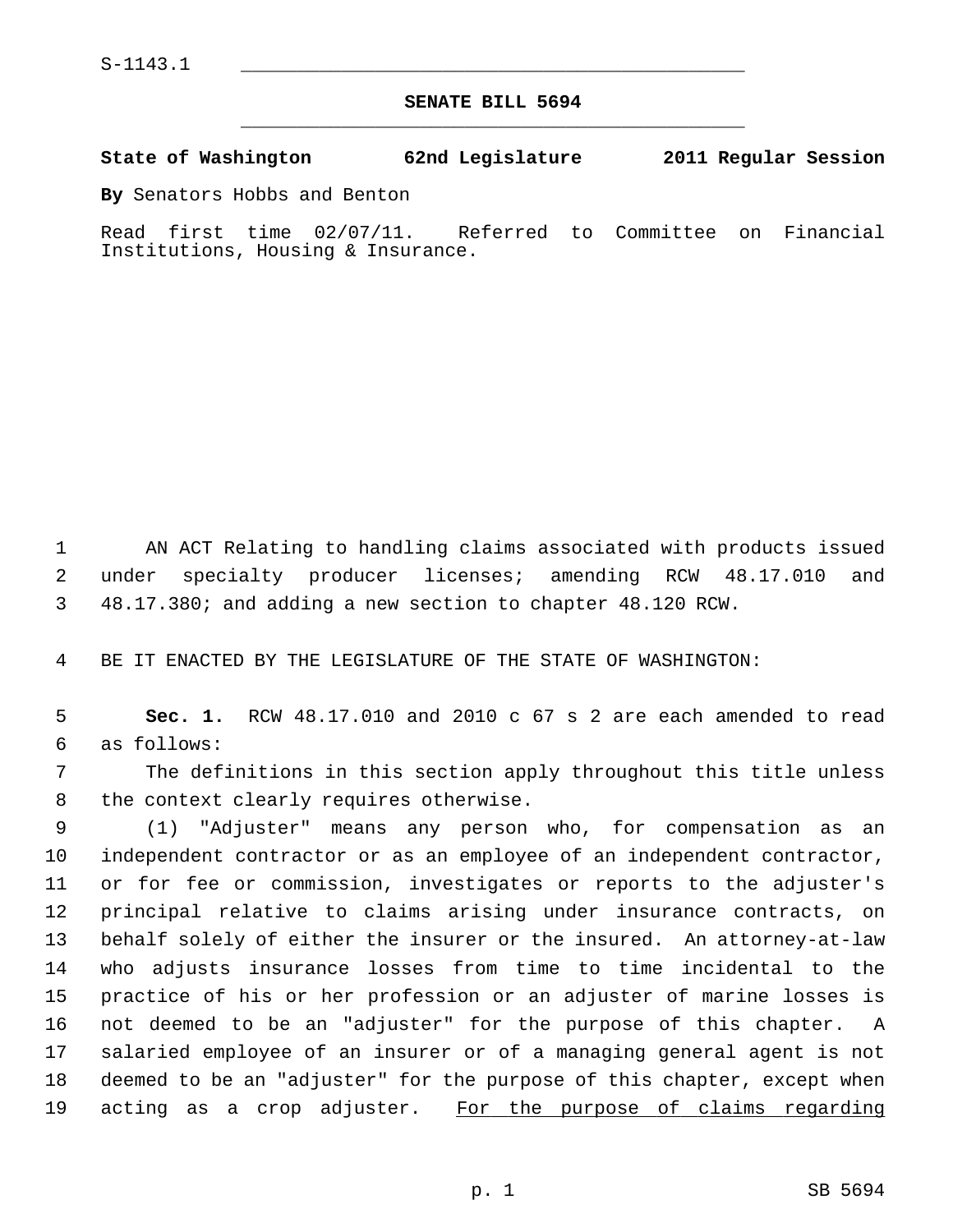1 products sold by a person or entity licensed under chapter 48.120 RCW, 2 a person qualified under section 3 of this act is not deemed to be an 3 "adjuster."

 4 (a) "Independent adjuster" means an adjuster representing the 5 interests of the insurer.

 6 (b) "Public adjuster" means an adjuster employed by and 7 representing solely the financial interests of the insured named in the 8 policy.

 9 (c) "Crop adjuster" means an adjuster, including (i) an independent 10 adjuster, (ii) a public adjuster, and (iii) an employee of an insurer 11 or managing general agent, who acts as an adjuster for claims arising 12 under crop insurance. A salaried employee of an insurer or of a 13 managing general agent who is certified by a crop adjuster program 14 approved by the risk management agency of the United States department 15 of agriculture is not a "crop adjuster" for the purposes of this 16 chapter. Proof of certification must be provided to the commissioner 17 upon request.

18 (2) "Business entity" means a corporation, association, 19 partnership, limited liability company, limited liability partnership, 20 or other legal entity.

21 (3) "Crop insurance" means insurance coverage for damage to crops 22 from unfavorable weather conditions, fire or lightning, flood, hail, 23 insect infestation, disease, or other yield-reducing conditions or 24 perils provided by the private insurance market, or multiple peril crop 25 insurance reinsured by the federal crop insurance corporation, 26 including but not limited to revenue insurance.

27 (4) "Home state" means the District of Columbia and any state or 28 territory of the United States or province of Canada in which an 29 insurance producer maintains the insurance producer's principal place 30 of residence or principal place of business, and is licensed to act as 31 an insurance producer.

32 (5) "Insurance education provider" means any insurer, health care 33 service contractor, health maintenance organization, professional 34 association, educational institution created by Washington statutes, or 35 vocational school licensed under Title 28C RCW, or independent 36 contractor to which the commissioner has granted authority to conduct 37 and certify completion of a course satisfying the insurance education 38 requirements of RCW 48.17.150.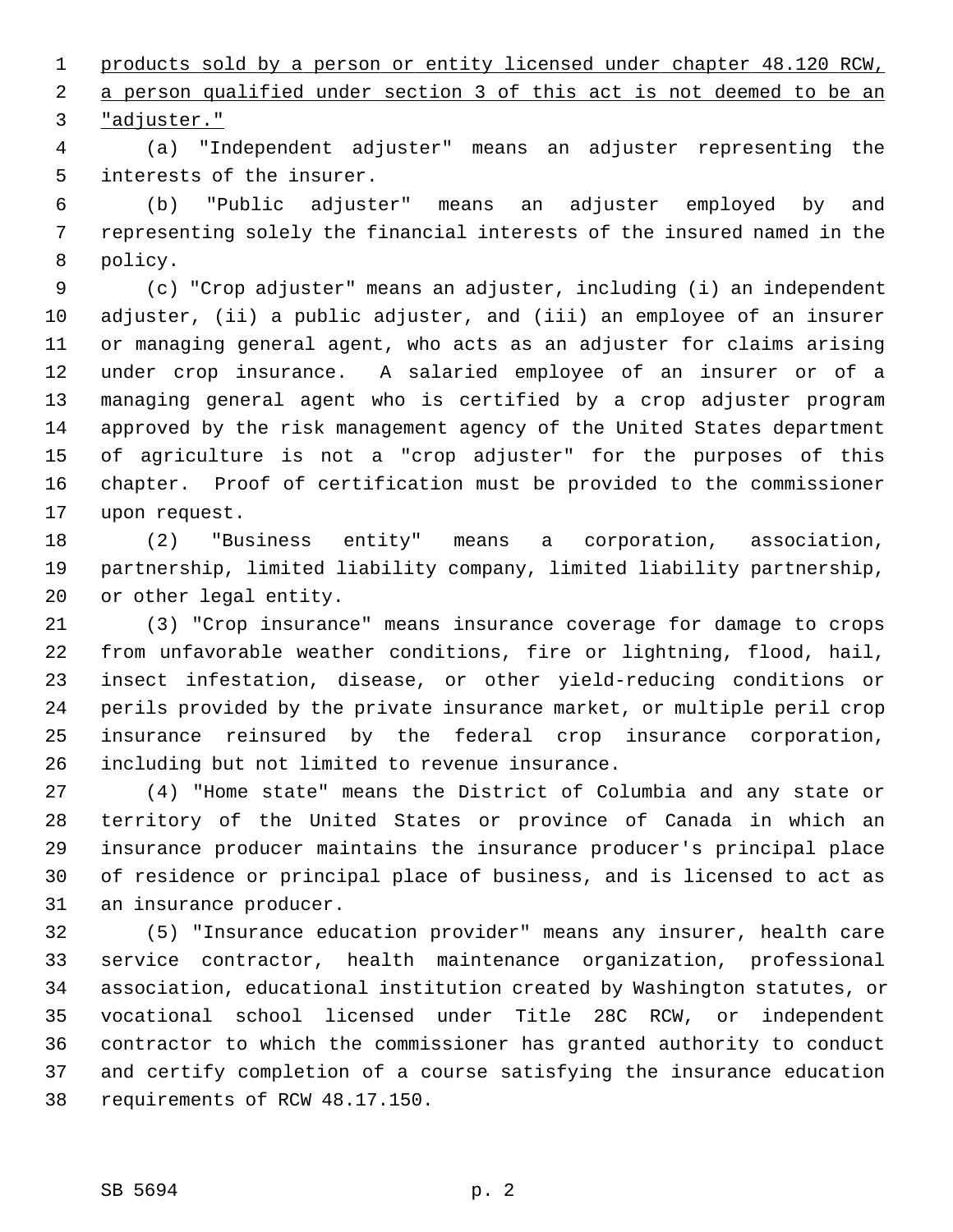1 (6) "Insurance producer" means a person required to be licensed 2 under the laws of this state to sell, solicit, or negotiate insurance. 3 "Insurance producer" does not include title insurance agents as defined 4 in subsection (16) of this section or surplus line brokers licensed 5 under chapter 48.15 RCW.

 6 (7) "Insurer" has the same meaning as in RCW 48.01.050, and 7 includes a health care service contractor as defined in RCW 48.44.010 8 and a health maintenance organization as defined in RCW 48.46.020.

 9 (8) "License" means a document issued by the commissioner 10 authorizing a person to act as an insurance producer or title insurance 11 agent for the lines of authority specified in the document. The 12 license itself does not create any authority, actual, apparent, or 13 inherent, in the holder to represent or commit to an insurer.

14 (9) "Limited line credit insurance" includes credit life, credit 15 disability, credit property, credit unemployment, involuntary 16 unemployment, mortgage life, mortgage guaranty, mortgage disability, 17 automobile dealer gap insurance, and any other form of insurance 18 offered in connection with an extension of credit that is limited to 19 partially or wholly extinguishing the credit obligation that the 20 commissioner determines should be designated a form of limited line 21 credit insurance.

22 (10) "NAIC" means national association of insurance commissioners.

23 (11) "Negotiate" means the act of conferring directly with, or 24 offering advice directly to, a purchaser or prospective purchaser of a 25 particular contract of insurance concerning any of the substantive 26 benefits, terms, or conditions of the contract, provided that the 27 person engaged in that act either sells insurance or obtains insurance 28 from insurers for purchasers.

29 (12) "Person" means an individual or a business entity.

30 (13) "Sell" means to exchange a contract of insurance by any means, 31 for money or its equivalent, on behalf of an insurer.

32 (14) "Solicit" means attempting to sell insurance or asking or 33 urging a person to apply for a particular kind of insurance from a 34 particular insurer.

35 (15) "Terminate" means the cancellation of the relationship between 36 an insurance producer and the insurer or the termination of an 37 insurance producer's authority to transact insurance.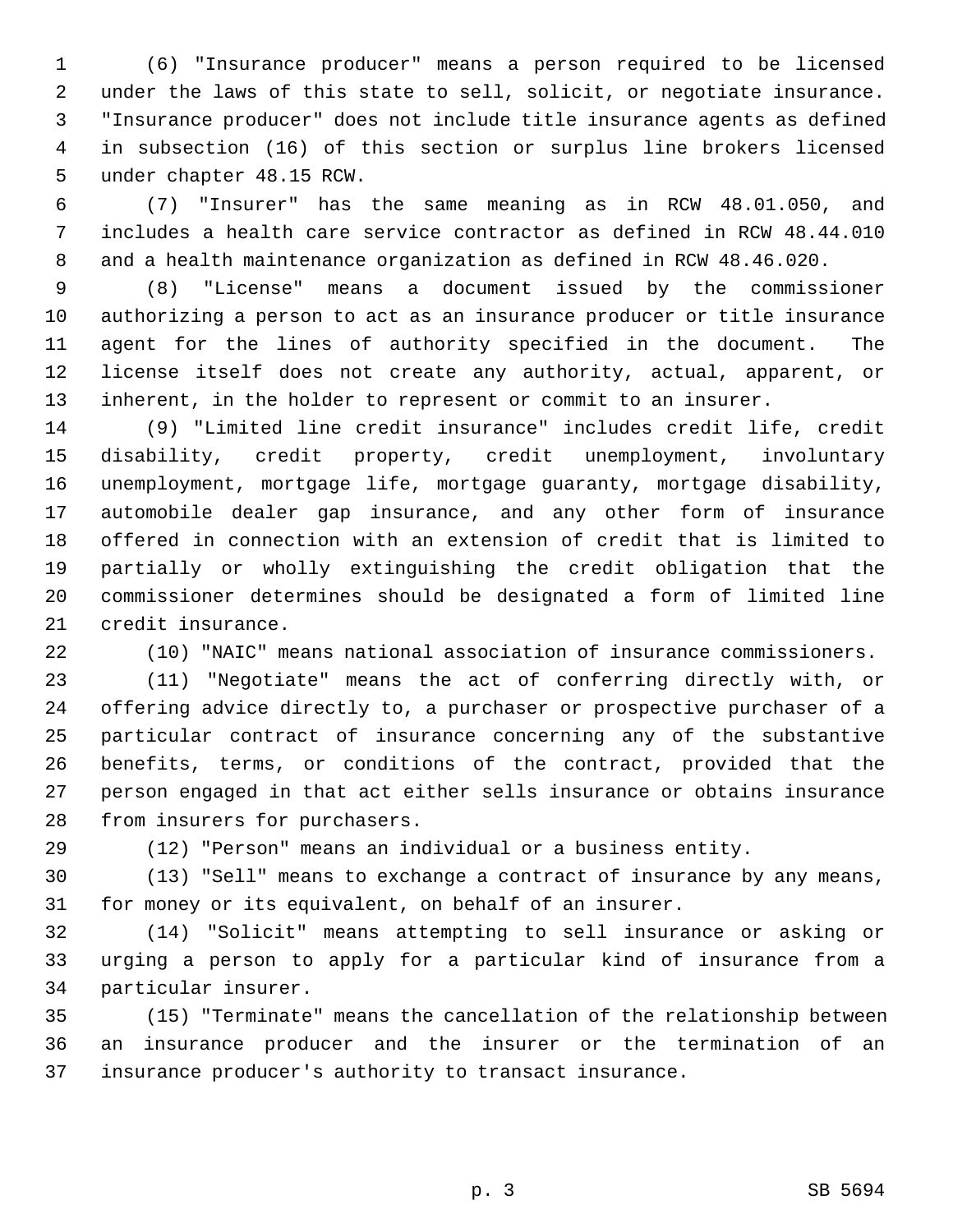1 (16) "Title insurance agent" means a business entity licensed under 2 the laws of this state and appointed by an authorized title insurance 3 company to sell, solicit, or negotiate insurance on behalf of the title 4 insurance company.

 5 (17) "Uniform application" means the current version of the NAIC 6 uniform application for individual insurance producers for resident and 7 nonresident insurance producer licensing.

 8 (18) "Uniform business entity application" means the current 9 version of the NAIC uniform application for business entity insurance 10 license or registration for resident and nonresident business entities.

11 **Sec. 2.** RCW 48.17.380 and 2009 c 162 s 23 are each amended to read 12 as follows:

13 (1) Application for a license to be an adjuster shall be made to 14 the commissioner upon forms furnished by the commissioner. As a part 15 of or in connection with the application, an individual applicant or 16 all executive officers and directors of an entity shall furnish 17 information concerning his or her identity, including fingerprints for 18 submission to the Washington state patrol, the federal bureau of 19 investigation, and any governmental agency or entity authorized to 20 receive this information for a state and national criminal history 21 background check, personal history, experience, business record, 22 purposes, and other pertinent facts, as the commissioner may reasonably 23 require. If, in the process of verifying fingerprints, business 24 records, or other information, the commissioner's office incurs fees or 25 charges from another governmental agency or from a business firm, the 26 amount of the fees or charges must be paid to the commissioner's office 27 by the applicant.

28 (2) Any person willfully misrepresenting any fact required to be 29 disclosed in any application shall be liable to penalties as provided 30 by this code.

31 (3) The commissioner shall license as an adjuster only an 32 individual or business entity which has otherwise complied with this 33 code therefor and the individual or responsible officer of the business 34 entity has furnished evidence satisfactory to the commissioner that the 35 individual or responsible officer of the business entity is qualified 36 as follows:

37 (a) Is eighteen or more years of age;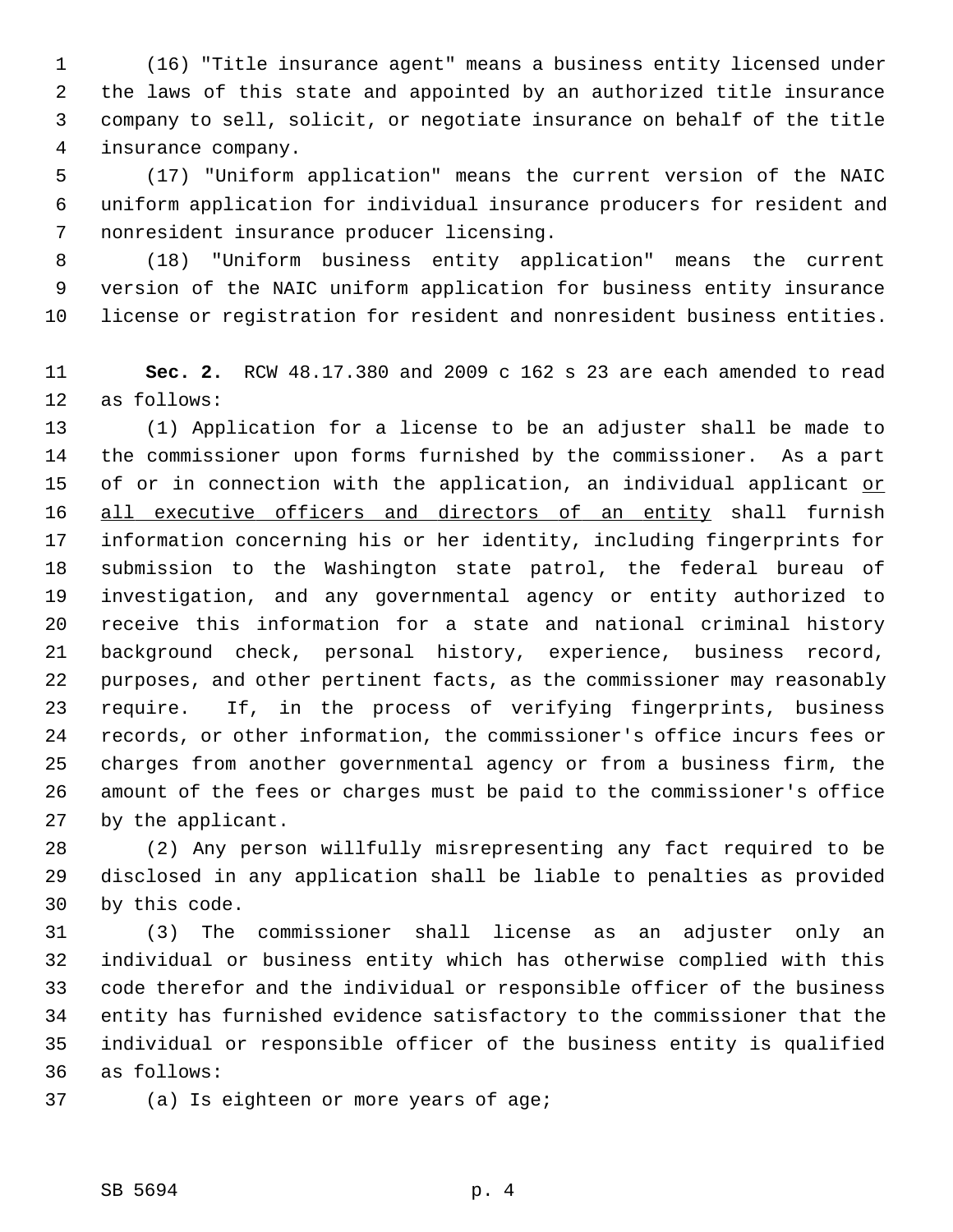1 (b) Is a bona fide resident of this state, or is a resident of a 2 state which will permit residents of this state to act as adjusters in 3 such other state. No resident of Canada may be licensed as a nonresident independent adjuster unless the Canadian resident has obtained a resident or home state independent adjuster license. A Canadian resident may be licensed under this section or may designate this state as their home state if the Canadian resident has successfully passed the adjuster examination and has complied with other applicable portions of this section;

10 (c) Is a trustworthy person;

11 (d) Has had experience or special education or training with 12 reference to the handling of loss claims under insurance contracts, of 13 sufficient duration and extent reasonably to make the individual or 14 responsible officer of the business entity competent to fulfill the 15 responsibilities of an adjuster;

16 (e) Has successfully passed any examination as required under this 17 chapter;

18 (f) If for a public adjuster's license, has filed the bond required 19 by RCW 48.17.430.

20 (4) The commissioner may require any documents reasonably necessary 21 to verify the information contained in an application and may, from 22 time to time, require any licensed adjuster to produce the information 23 called for in an application for a license.

24 NEW SECTION. **Sec. 3.** A new section is added to chapter 48.120 RCW 25 to read as follows:

26 (1) An employee of a licensed independent adjuster or its affiliate 27 is not an "adjuster" as defined in chapter 48.17 RCW if:

28 (a) There are no more than twenty-five such employees under the 29 supervision of a licensed independent adjuster or its affiliate; and 30 (b) An employee only:

31 (i) Collects claim information from insureds or claimants;

32 (ii) Furnishes claim information to insureds or claimants;

33 (iii) Conducts data entry, including entering data into an 34 automated claims adjudication system as defined in subsection (2) of 35 this section; and

36 (iv) Meets the requirements in subsection (2)(a) through (c) of